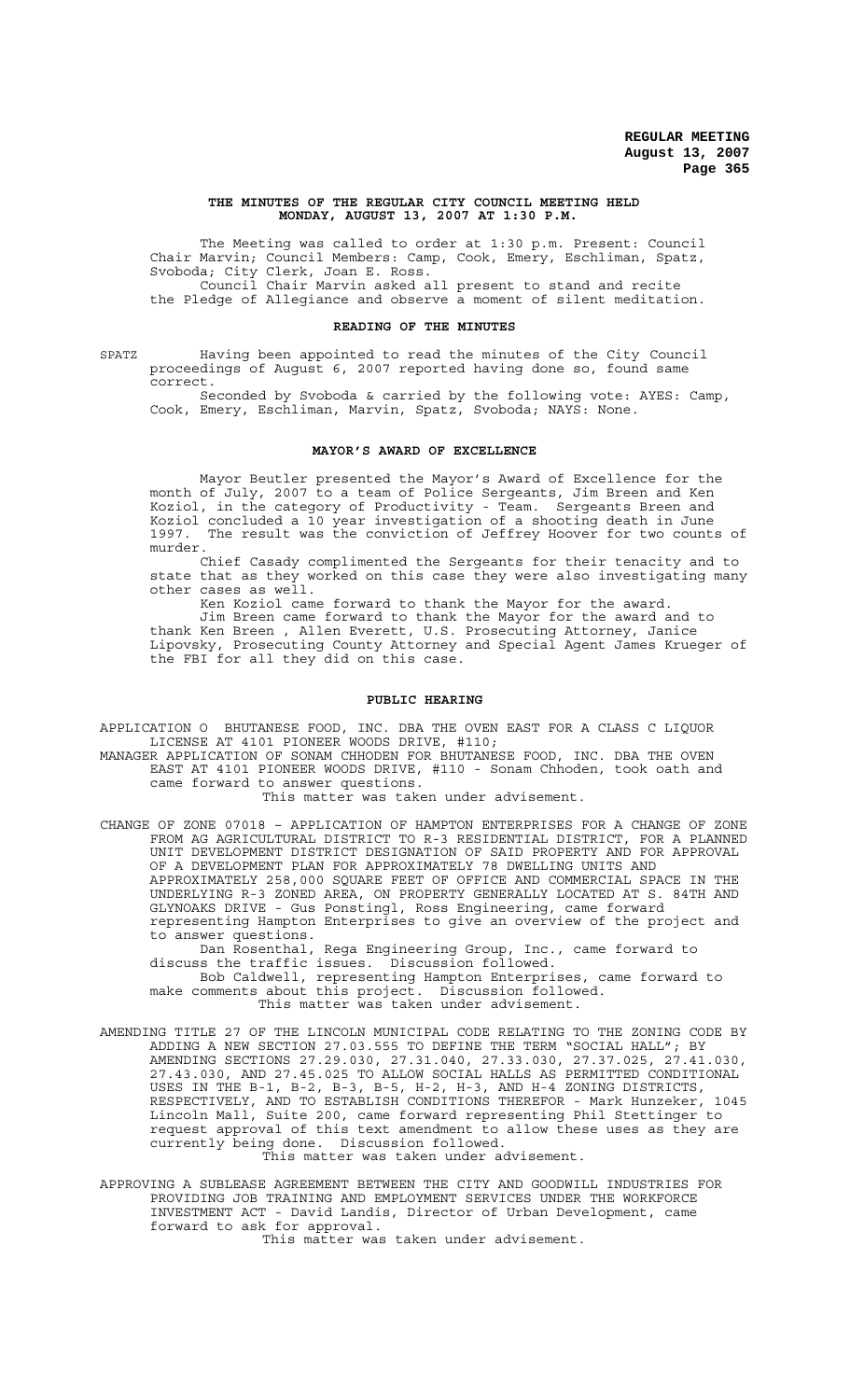APPROVING A TRANSFER OF APPROPRIATIONS AND CASH (WHERE APPROPRIATE) BETWEEN PROJECTS WITHIN SEVERAL FUNDS WITHIN THE PUBLIC WORKS & UTILITIES DEPARTMENT - Margaret Remmenga, Business Manager of Public Works Dept., came forward to ask to close out many completed capitol improvement projects and to transfer any balance to existing projects. Discussion followed. Roger Figard, Public Works Dept., came forward to answer questions. Discussion followed.

Gary Brandt, Public Works Dept. - Wastewater, came forward to answer questions. Discussion followed. This matter was taken under advisement.

APPROVING A TRANSFER OF FUNDS WITHIN THE PARKS & RECREATION DEPARTMENT CAPITAL IMPROVEMENT PROGRAM - Lynn Johnson, Parks and Recreation Dept., requested a transfer of \$60,000 from Keno funds that were to have been used for the roadway repair at Woods Park, but wasn't needed so a request is being made to use this money to complete various other projects.

This matter was taken under advisement.

ACCEPTING THE REPORT OF NEW AND PENDING CLAIMS AGAINST THE CITY AND APPROVING DISPOSITION OF CLAIMS SET FORTH FOR THE PERIOD OF JULY 16 - 31, 2007 - Gerald McVey, 906 G Street, Eagle, NE, came forward to request compensation on a broken retainer wall.

Patricia Powell, 1921 S. 49<sup>th</sup> Street, came forward to explain the reason for her claim and to request approval. Discussion followed. Dana Roper, City Attorney, came forward to relate the officers statement that in the claim of Mr. McVey they did not roll the safe along the retaining wall and to answer questions. Discussion followed. Gerald McVey came forward for rebuttal. Discussion followed. This matter was taken under advisement.

AUTHORIZING THE MAYOR TO EXECUTE A MULTI-YEAR CONTRACT PER CITY ORDINANCE WHEN FUNDING APPROPRIATIONS COMES FROM MORE THAN ONE FISCAL YEAR CIP FOR THE JOINT ANTELOPE VALLEY (JAVA) PROJECT NO. 780104, ANTELOPE VALLEY O STREET BRIDGE AND ROADWAY;

AUTHORIZING THE MAYOR TO EXECUTE A MULTI-YEAR CONTRACT PER CITY ORDINANCE WHEN FUNDING APPROPRIATIONS COMES FROM MORE THAN ONE FISCAL YEAR CIP FOR THE ANTELOPE VALLEY PHASE 1 "EAST LEG" OF BIG "X", CITY PROJECT 780107 Nicole Fleck-Tooze, Public Works & Utilities, came forward to comment on the project and to answer questions. Discussion followed. This matter was taken under advisement.

APPROVING AMENDMENTS TO THE ANTELOPE VALLEY REDEVELOPMENT PLAN BY ADDING FOUR POTENTIAL NEW PROJECTS LOCATED IN THE AREAS OF NORTH SIDE OF O STREET, 25TH TO 26TH STREETS; NORTH SIDE OF Y STREET, 21ST TO 22ND STREETS; 1546 N. 14TH STREET; AND 10TH STREET FROM THE VIADUCT NORTH OF CHARLESTON STREET TO MILITARY ROAD - Wynn Hjermstad, Urban Development, came forward to provide information on these projects. Discussion followed. Gene Carroll, Rose Investments, 2057 Wilderness Ridge Dr., came forward to state his company owns two of the three lots at 26<sup>th</sup> & O in this application and they will be involved with the City in regards to the design and Tiff financing for a new development. Discussion followed.

This matter was taken under advisement.

COMP. PLAN CONFORMITY NO. 07015 - APPROVING AMENDMENTS TO THE LINCOLN CENTER REDEVELOPMENT PLAN FOR THE ESTABLISHMENT OF THE SAWMILL REDEVELOPMENT PROJECT AREA, PHASE ONE OF THE NORTH HAYMARKET ARTS AND HUMANITIES CENTER BLOCK, WHICH PROVIDES FOR THE REDEVELOPMENT OF AN EXISTING BUILDING INTO A MODERN, MIXED-USE, OFFICE/RETAIL BUILDING ON PROPERTY GENERALLY LOCATED IN THE NORTHWEST QUADRANT OF BLOCK 21 LOCATED BETWEEN 8TH AND 9TH STREETS AND R AND S STREETS - Hallie Salem, Urban Development, came forward to show a presentation of the plans for the Lincoln Center Redevelopment Plan and to request approval. Discussion followed.

This matter was taken under advisement.

**\*\* END OF PUBLIC HEARING \*\***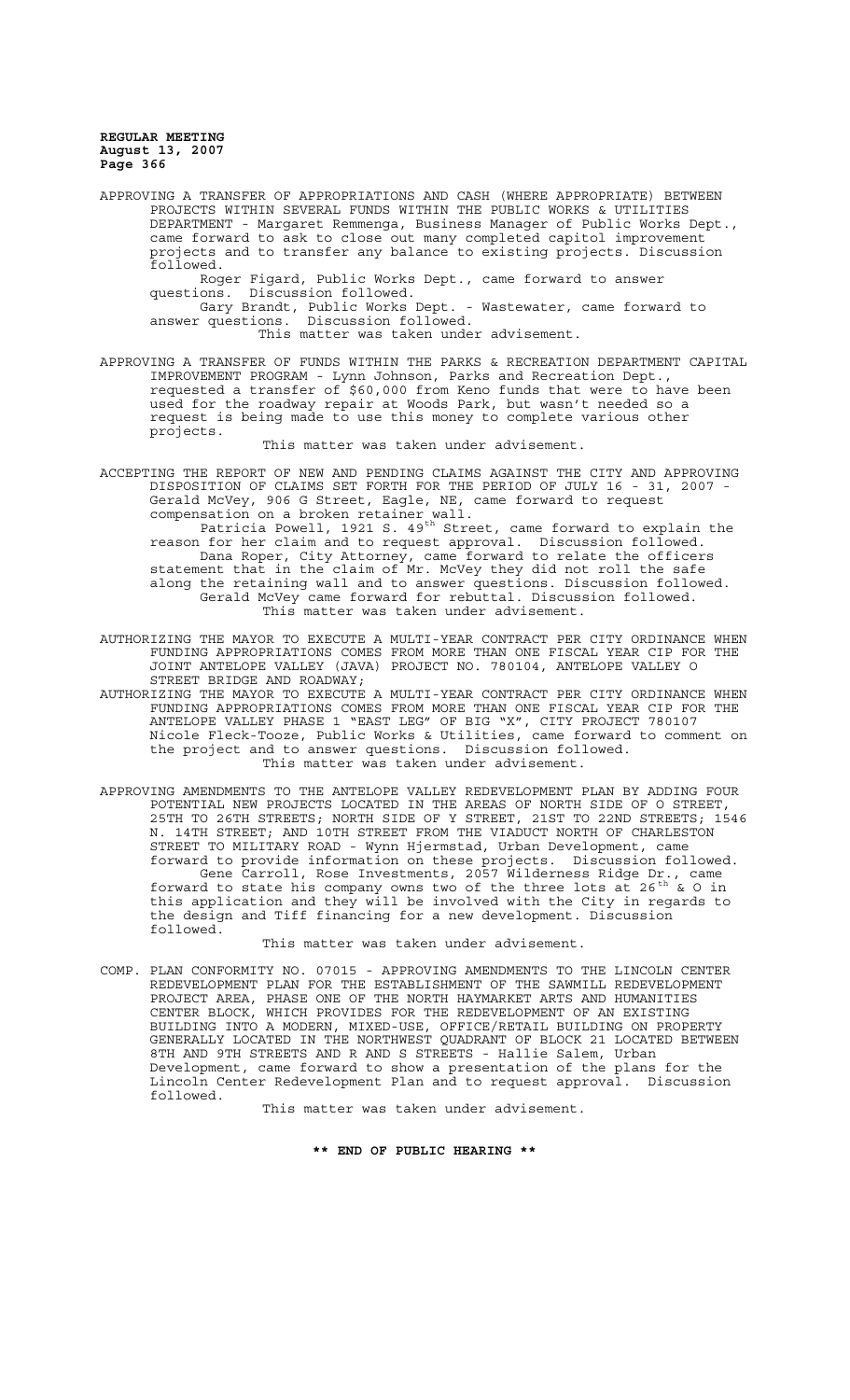# **COUNCIL ACTION**

#### **LIQUOR RESOLUTIONS**

APPLICATION OF BHUTANESE FOOD, INC. DBA THE OVEN EAST FOR A CLASS C LIQUOR LICENSE AT 4101 PIONEER WOODS DRIVE, #110 - CLERK read the following resolution, introduced by Jon Camp, who moved its adoption for approval: A-84473 BE IT RESOLVED by the City Council of the City of Lincoln, Nebraska: That after hearing duly had as required by law, consideration of the facts of this application, the Nebraska Liquor Control Act, and the pertinent City ordinances, the City Council recommends that the

application of Bhutanese Food, Inc. dba The Oven East for a Class "C" liquor license at 4101 Pioneer Woods Drive, #110, Lincoln, Nebraska, for the license period ending October 31, 2007, be approved with the condition that the premise complies in every respect with all city and<br>state requlations. The City Clerk is directed to transmit a copy of The City Clerk is directed to transmit a copy of this resolution to the Nebraska Liquor Control Commission.

Introduced by Jon Camp Seconded by Spatz & carried by the following vote: AYES: Camp, Cook, Emery, Eschliman, Marvin, Spatz, Svoboda; NAYS: None.

MANAGER APPLICATION OF SONAM CHHODEN FOR BHUTANESE FOOD, INC. DBA THE OVEN<br>EAST AT 4101 PIONEER WOODS DRIVE, #110 - CLERK read the following EAST AT 4101 PIONEER WOODS DRIVE, #110

resolution, introduced by Jon Camp, who moved its adoption for approval: A-84474 WHEREAS, Bhutanese Food, Inc. dba The Oven East located at 4101 Pioneer Woods Drive, #110, Lincoln, Nebraska has been approved for a Retail Class "C" liquor license, and now requests that Sonam Chhoden be

named manager;

WHEREAS, Sonam Chhoden appears to be a fit and proper person to manage said business.

NOW, THEREFORE, BE IT RESOLVED by the City Council of the City of Lincoln, Nebraska:

That after hearing duly had as required by law, consideration of the facts of this application, the Nebraska Liquor Control Act, and the pertinent City ordinances, the City Council recommends that Sonam Chhoden be approved as manager of this business for said licensee. The City Clerk is directed to transmit a copy of this resolution to the Nebraska Liquor Control Commission.

Introduced by Jon Camp Seconded by Svoboda & carried by the following vote: AYES: Camp, Cook, Emery, Eschliman, Marvin, Spatz, Svoboda; NAYS: None.

## **ORDINANCES - 2ND READING & RELATED RESOLUTIONS (as required)**

- CHANGE OF ZONE 07018 APPLICATION OF HAMPTON ENTERPRISES FOR A CHANGE OF ZONE FROM AG AGRICULTURAL DISTRICT TO R-3 RESIDENTIAL DISTRICT, FOR A PLANNED UNIT DEVELOPMENT DISTRICT DESIGNATION OF SAID PROPERTY AND FOR APPROVAL OF A DEVELOPMENT PLAN FOR APPROXIMATELY 78 DWELLING UNITS AND APPROXIMATELY 258,000 SQUARE FEET OF OFFICE AND COMMERCIAL SPACE IN THE UNDERLYING R-3 ZONED AREA, ON PROPERTY GENERALLY LOCATED AT S. 84TH AND GLYNOAKS DRIVE - CLERK read an ordinance, introduced by John Spatz, amending the Lincoln Zoning District Maps attached to and made a part of Title 27 of the Lincoln Municipal Code, as provided by Section 27.05.020 of the Lincoln Municipal code, by changing the boundaries of the districts established and shown thereon, the second time.
- AMENDING TITLE 27 OF THE LINCOLN MUNICIPAL CODE RELATING TO THE ZONING CODE BY ADDING A NEW SECTION 27.03.555 TO DEFINE THE TERM "SOCIAL HALL"; BY AMENDING SECTIONS 27.29.030, 27.31.040, 27.33.030, 27.37.025, 27.41.030, 27.43.030, AND 27.45.025 TO ALLOW SOCIAL HALLS AS PERMITTED CONDITIONAL USES IN THE B-1, B-2, B-3, B-5, H-2, H-3, AND H-4 ZONING DISTRICTS, RESPECTIVELY, AND TO ESTABLISH CONDITIONS THEREFOR - CLERK read an ordinance, introduced by John Spatz, amending Title 27 of the Lincoln Municipal Code relating to the Zoning Code by adding a new section numbered 27.03.555 to define the term "social hall"; by amending Sections 27.29.030, 27.31.040, 27.33.030, 27.37.025, 27.41.030, 27.43.030, and 27.45.025 to allow social halls as permitted conditional uses in the B-1, B-2, B-3, B-5, H-2, H-3, and H-4 zoning districts, respectively, and to establish conditions therefor; and repealing Sections 27.29.030, 27.31.040, 27.33.030, 27.37.025, 27.41.030, 27.43.030, 27.45.025, 27.67.040 and Figure 27.67.040 of the Lincoln Municipal Code as hitherto existing, the second time.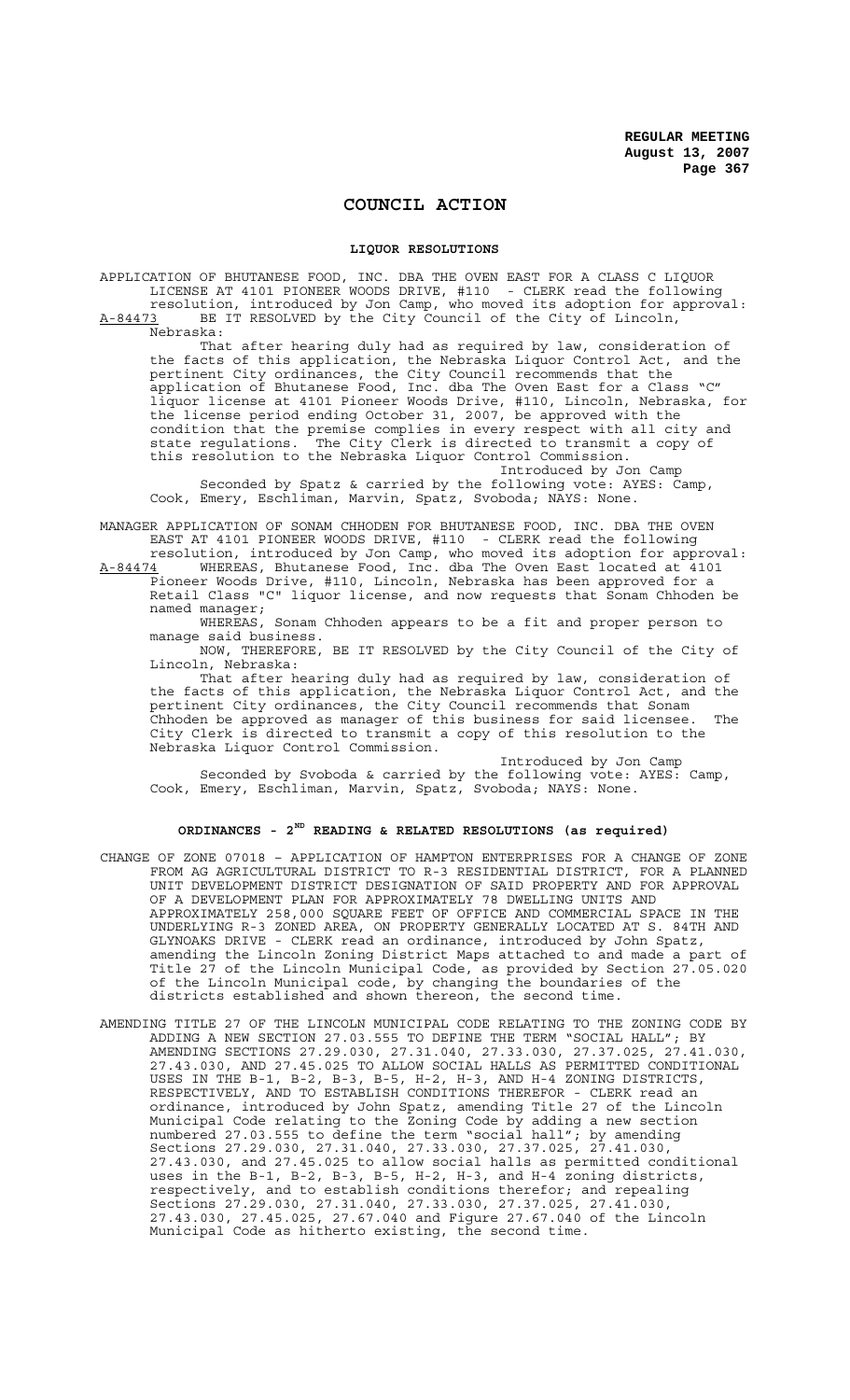- APPROVING A SUBLEASE AGREEMENT BETWEEN THE CITY AND GOODWILL INDUSTRIES FOR PROVIDING JOB TRAINING AND EMPLOYMENT SERVICES UNDER THE WORKFORCE INVESTMENT ACT - CLERK read an ordinance, introduced by John Spatz, accepting and approving a Sublease Agreement between the City of Lincoln, Nebraska and Goodwill Industries for a lease of space at 1010 N Street, Lincoln, Lancaster County, Nebraska for a term of January 1, 2007 through December 31, 2008 whereby the City of Lincoln is subleasing space to Vocational Rehabilitation Services, Department of Education, at the One Stop Career Center for providing job training and employment services under the Workforce Investment Act, the second time.
- APPROVING A TRANSFER OF APPROPRIATIONS AND CASH (WHERE APPROPRIATE) BETWEEN PROJECTS WITHIN SEVERAL FUNDS WITHIN THE PUBLIC WORKS & UTILITIES DEPARTMENT - CLERK read an ordinance, introduced by John Spatz, approving the transfer of unspent and unencumbered appropriations and cash (if any) between certain capital improvement projects within the Street Construction/Vehicle Tax Fund, Water Construction Fund, and Sanitary Sewer Construction Fund within the Public Works & Utilities Department, the second time.
- APPROVING A TRANSFER OF FUNDS WITHIN THE PARKS & RECREATION DEPARTMENT CAPITAL IMPROVEMENT PROGRAM - CLERK read an ordinance, introduced by John Spatz, approving the transfer of unspent and unencumbered appropriations and between certain capital improvement projects within the Parks and Recreation Department, the second time.

#### **PUBLIC HEARING RESOLUTIONS**

| ACCEPTING THE REPORT OF NEW AND PENDING CLAIMS AGAINST THE CITY AND APPROVING<br>DISPOSITION OF CLAIMS SET FORTH FOR THE PERIOD OF JULY 16 - 31, 2007 -<br>PRIOR to reading:                                                                                                                                                                                                                                                                                                                                                                                                                                                                                                                                                                                                                                                                                                                                                                                                                                                              |  |
|-------------------------------------------------------------------------------------------------------------------------------------------------------------------------------------------------------------------------------------------------------------------------------------------------------------------------------------------------------------------------------------------------------------------------------------------------------------------------------------------------------------------------------------------------------------------------------------------------------------------------------------------------------------------------------------------------------------------------------------------------------------------------------------------------------------------------------------------------------------------------------------------------------------------------------------------------------------------------------------------------------------------------------------------|--|
| Moved to amend Bill No. 07R-141 on line 13 to allow a payment of<br>CAMP<br>\$150.00 to Gerald McVey.                                                                                                                                                                                                                                                                                                                                                                                                                                                                                                                                                                                                                                                                                                                                                                                                                                                                                                                                     |  |
| Seconded by Emery & LOST by the following vote: AYES: Camp, Emery;<br>NAYS: Cook, Eschliman, Marvin, Spatz, Svoboda.<br>Read the following resolution, introduced by John Spatz, who moved<br>CLERK<br>its adoption:                                                                                                                                                                                                                                                                                                                                                                                                                                                                                                                                                                                                                                                                                                                                                                                                                      |  |
| BE IT RESOLVED by the City Council of the City of Lincoln,<br>A-84475                                                                                                                                                                                                                                                                                                                                                                                                                                                                                                                                                                                                                                                                                                                                                                                                                                                                                                                                                                     |  |
| Nebraska:                                                                                                                                                                                                                                                                                                                                                                                                                                                                                                                                                                                                                                                                                                                                                                                                                                                                                                                                                                                                                                 |  |
| That the claims listed in the attached report, marked as Exhibit<br>"A", dated August 1, 2007, of various new and pending tort claims filed<br>against the City of Lincoln with the Office of the City Attorney or the<br>Office of the City Clerk, as well as claims which have been disposed of,<br>are hereby received as required by Neb. Rev. Stat. § 13-905 (Reissue<br>1997). The dispositions of claims by the Office of the City Attorney,<br>as shown by the attached report, are hereby approved:<br>ALLOWED OR SETTLED<br>DENIED<br>\$4,266.68<br>Joy Copes<br>84 Lumber<br>\$<br>225.00<br>Farmers Mutual of Nebraska<br>9 125.00 5,122.42 5,122.42<br>12,000.00 7 12,000.00 7 12,000.00 7 12,000.00 12,000.00 12,000.00 12,000.00 12,000.00 12,000.00 12,000.00 12,000.00 12,000.00 12,000.00 12,000.00 12,000.00 12,000.00 12,000.00 12,000.00 12,000.0<br>Gerald McVey<br>Charles Diers<br>Andrew Kusy<br>Donna Policky<br>Jean Guerrero<br>73.17<br>Marilyn Runyan<br>Mildred Krenzberg<br>74.96<br>*No Amount Specified |  |
| The City Attorney is hereby directed to mail to the various<br>claimants listed herein a copy of this resolution which shows the final<br>disposition of their claim.                                                                                                                                                                                                                                                                                                                                                                                                                                                                                                                                                                                                                                                                                                                                                                                                                                                                     |  |
| Introduced by John Spatz                                                                                                                                                                                                                                                                                                                                                                                                                                                                                                                                                                                                                                                                                                                                                                                                                                                                                                                                                                                                                  |  |
| Seconded by Camp & carried by the following vote: AYES: Camp,<br>Cook, Emery, Eschliman, Marvin, Spatz, Svoboda; NAYS: None.                                                                                                                                                                                                                                                                                                                                                                                                                                                                                                                                                                                                                                                                                                                                                                                                                                                                                                              |  |
| AUTHORIZING THE MAYOR TO EXECUTE A MULTI-YEAR CONTRACT PER CITY ORDINANCE WHEN<br>FUNDING APPROPRIATIONS COMES FROM MORE THAN ONE FISCAL YEAR CIP FOR THE<br>JOINT ANTELOPE VALLEY (JAVA) PROJECT NO. 780104, ANTELOPE VALLEY O<br>STREET BRIDGE AND ROADWAY - PRIOR to reading:                                                                                                                                                                                                                                                                                                                                                                                                                                                                                                                                                                                                                                                                                                                                                          |  |
| Moved to delay action on Bill No. 07R-143 for 30 days with action<br>ESCHLIMAN<br>only.                                                                                                                                                                                                                                                                                                                                                                                                                                                                                                                                                                                                                                                                                                                                                                                                                                                                                                                                                   |  |
| Seconded by Camp & LOST by the following vote: AYES: Camp,<br>Eschliman, Spatz; NAYS: Cook, Emery, Marvin, Svoboda.<br>Moved to delay action of Bill No. 07R-143 for one week with action<br>SVOBODA<br>only.                                                                                                                                                                                                                                                                                                                                                                                                                                                                                                                                                                                                                                                                                                                                                                                                                             |  |
| Seconded by Spatz & carried by the following vote: AYES: Camp,<br>Cook, Emery, Spatz, Svoboda; NAYS: Eschliman, Marvin.                                                                                                                                                                                                                                                                                                                                                                                                                                                                                                                                                                                                                                                                                                                                                                                                                                                                                                                   |  |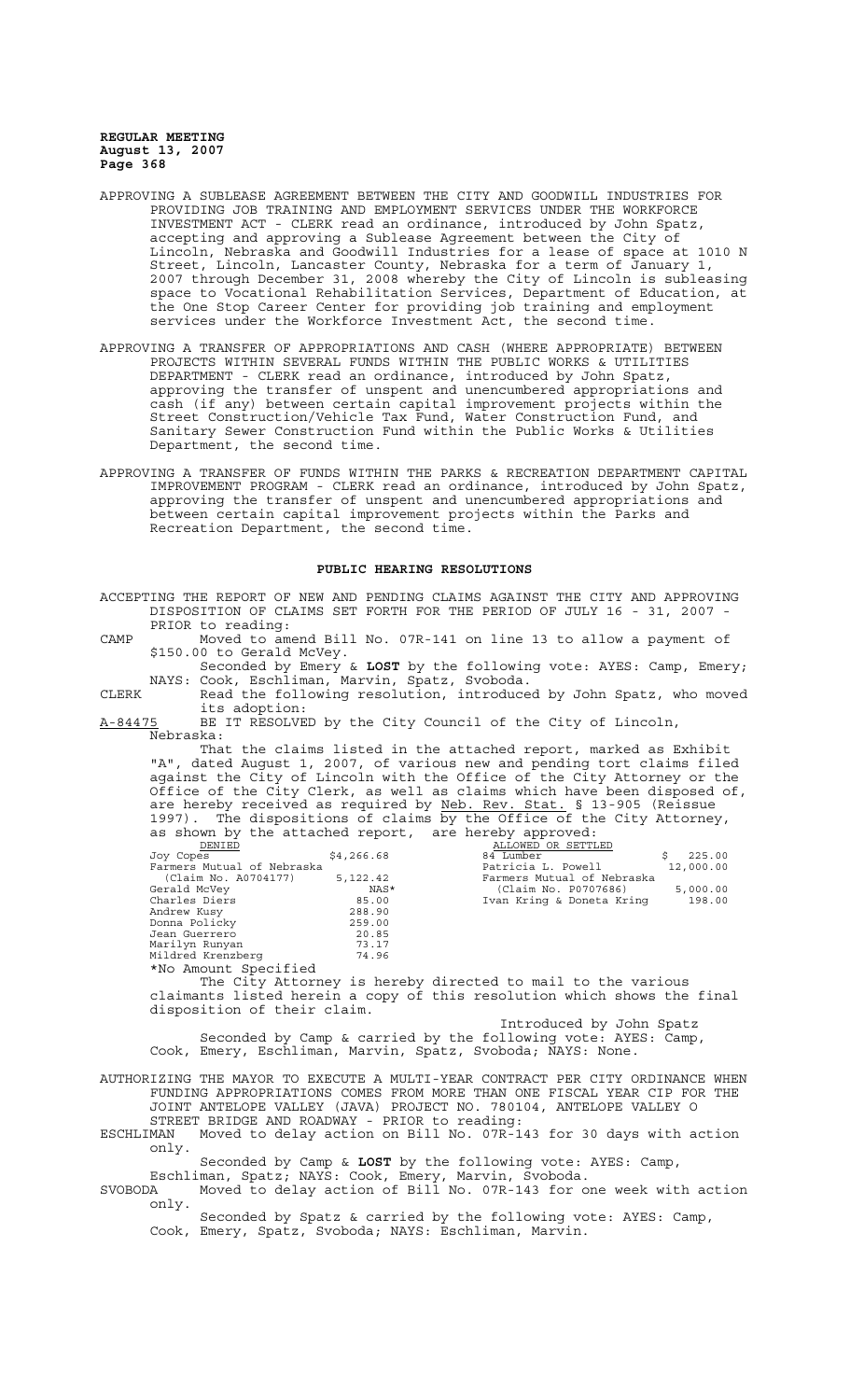AUTHORIZING THE MAYOR TO EXECUTE A MULTI-YEAR CONTRACT PER CITY ORDINANCE WHEN FUNDING APPROPRIATIONS COMES FROM MORE THAN ONE FISCAL YEAR CIP FOR THE ANTELOPE VALLEY PHASE 1 "EAST LEG" OF BIG "X", CITY PROJECT 780107 -

PRIOR to reading: SVOBODA Moved to delay action for one week on Bill No. 07R-144 with action only.

Seconded by Spatz & carried by the following vote: AYES: Camp, Cook, Emery, Marvin, Spatz, Svoboda; NAYS: Eschliman.

APPROVING THE USE OF PUBLIC RIGHT-OF-WAY BY OHANA, LLC FOR THE INSTALLATION OF A CONCRETE STOOP IN THE ALLEY ON THE NORTH SIDE OF THE BUILDING AT 1442 O STREET - CLERK read the following resolution, introduced by John Spatz, who moved its adoption:<br>A-84476 WHEREAS, Ohana, LLC has

A-84476 WHEREAS, Ohana, LLC has submitted an application for a permit to use the public right-of-way in the alley on the north side of the building at 1442 O Street for construction of a concrete stoop; and

WHEREAS, said applicant has submitted a letter of application and a site plan which are attached hereto, marked as Exhibit "A" and Exhibit "B" respectively, and made a part of this resolution by reference, to use the public right-of-way as above described; and

WHEREAS, said applicant has complied with all of the provisions of Chapter 14.54 of the Lincoln Municipal Code pertaining to such use. NOW, THEREFORE, BE IT RESOLVED by the City Council of the City of Lincoln, Nebraska:

That the application aforesaid of Ohana, LLC to use the public right-of-way in the alley on the north side of 1442 O Street for the purpose of constructing a concrete stoop, be granted as a privilege only by virtue of and subject to strict compliance with the site plan, the letter of application, and the following terms and conditions, to wit:

1. That the permission herein granted is granted as a privilege only, and is subject to all the terms and conditions of Chapter 14.54 of the Lincoln Municipal Code including those provisions relating to the posting of a continuing bond in the amount of \$5,000, the filing of a certificate of insurance with a minimum combined single limit of \$500,000.00 aggregate for any one occurrence, and the payment of the annual fee for the use of the surface of the public right-of-way fixed at ten percent of the square foot value of the lot directly abutting such use multiplied by the square footage of the use of the space.

2. That said use shall be in full accordance with the aforesaid application, the site plan filed therewith, and with all applicable City ordinances and regulations.

3. The applicant, its heirs, successors or assigns shall save and keep the City free and harmless from any and all loss or damages or claims for damages arising from or out of the use of the public way requested herein.

4. That all work done under the authority of this resolution shall be subject to the inspection and approval of the Director of Public Works of the City of Lincoln.

5. The use of the public way herein granted and the terms and conditions of this resolution shall be binding and obligatory upon the above-named applicant, its successors and assigns.

6. That within thirty (30) days from the adoption of this resolution, and before commencing any construction under the provisions hereof, the above-named applicant shall file an unqualified written acceptance of all the terms and conditions of this resolution with the City Clerk. Failure to do so will be considered a rejection hereof and all privileges and authorities hereunder granted shall thereupon automatically terminate.

Introduced by Jon Spatz Seconded by Svoboda & carried by the following vote: AYES: Camp, Cook, Emery, Eschliman, Marvin, Spatz, Svoboda; NAYS: None.

- APPROVING AMENDMENTS TO THE ANTELOPE VALLEY REDEVELOPMENT PLAN BY ADDING FOUR POTENTIAL NEW PROJECTS LOCATED IN THE AREAS OF NORTH SIDE OF O STREET, 25TH TO 26TH STREETS; NORTH SIDE OF Y STREET, 21ST TO 22ND STREETS; 1546 N. 14TH STREET; AND 10TH STREET FROM THE VIADUCT NORTH OF CHARLESTON STREET TO MILITARY ROAD - CLERK read the following resolution, introduced by John Spatz, who moved its adoption:
- A-84477 WHEREAS, the City Council on July 21, 2003, adopted Resolution No. A-82222 finding an area generally bounded by 17th Street on the west to 22nd Street on the east, and from "K" Street on the south to "S" Street on the north, sometimes referred to in the plan as the East Downtown and "O" Street Corridor area, which also includes the east entryway into Downtown Lincoln along the "O" Street Corridor from 17th Street to 27th Street; and Second, the balance of the area depicted in the map generally bounded in the segment north of the BNSF Railroad corridor by Interstate I-180 on the west and the new waterway on the east, and the BNSF Railroad on the south to Salt Creek on the north; generally bounded in the segment south of the BNSF Railroad corridor by 17th Street and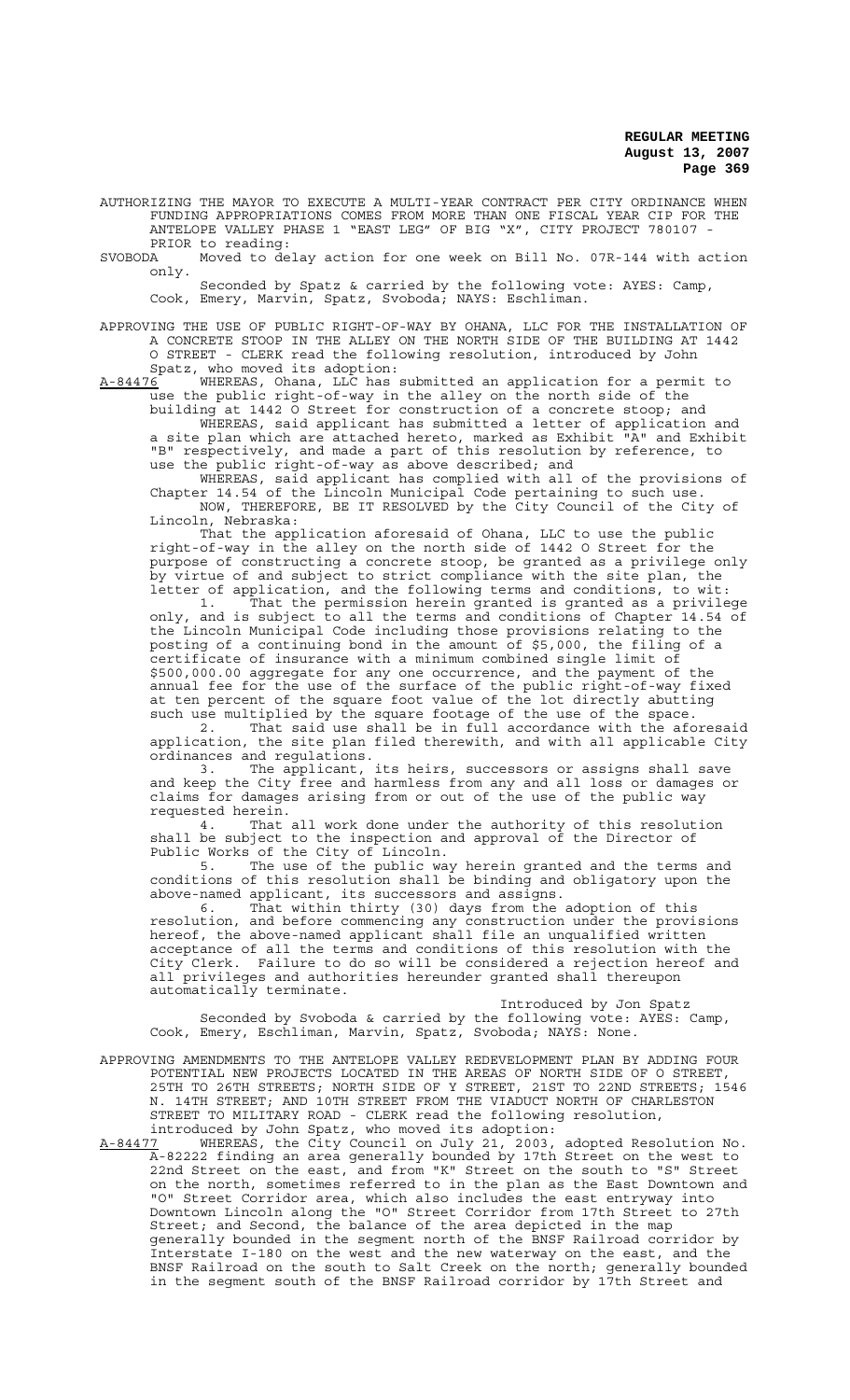> the University of Nebraska - Lincoln on the west to 26th Street from the BNSF Railroad to N Street and then to 28th Street from N Street to Capitol Parkway on the east, and the BNSF Railroad on the north to E Street from 17th Street to 23rd Street and then to D Street between 23rd Street to Capitol Parkway on the south. This balance of the area depicted in the map is sometimes referred to in the plan as the "Neighborhoods" and includes all or parts of seven residential neighborhoods: North Bottoms, Clinton, Malone/Hawley, Woods Park, Near South and Downtown finding said area to be blighted and substandard as defined in the Nebraska Community Development Law (Neb. Rev. Stat. § 18-2101, et seq. as amended) and in need of redevelopment; and

> WHEREAS, the City Council on November 29, 2004, adopted Resolution No. A-83093, the Antelope Valley Redevelopment Plan (hereinafter the "Plan") including plans, projects, and concepts for various redevelopment activities within said area in accordance with the requirements and procedures of the Nebraska Community Development Law; and now desires to establish four new Projects designated as

- (a) Project C O Street Redevelopment Project: 25th to 26th Streets – new mixed use office retail;
- (b) Project D Adoptive Re-Use of Existing Building into mixed use office retail, 2124 Y Street;
- (c) Project E Housing Redevelopment Project, 1546 N. 14th Street; and
- (d) Project F Streetscape Project in the North Bottoms Neighborhood;

on properties located at: (a) the north side of O Street, 25th to 26th Street; (b) north side of Y Street, 21st to 22nd Street; (c) 1546 N. 14th Street; and (d) 10th Street from the viaduct north of Charleston Street to Military Road, respectively ("Project Areas C, D, E, and F"), to provide for mixed use office/retail development including public streetscape, utility, and other improvements throughout the four Project Areas, and to provide details on how said development will be implemented in accordance with the Plan; and

WHEREAS, the Director of the Urban Development Department has filed with the City Clerk an Amendment to the Plan to provide for Projects C, D, E, and F within said blighted and substandard area, which Amendment is attached hereto, marked as Exhibit "A", and made a part hereof by reference, and has reviewed said Amendment and has found that the Amendment meets the conditions set forth in Neb. Rev. Stat. § 18-

2113; and<br>WHEREAS, on July 6, 2007 notice of public hearing was mailed, postage prepaid, to the president or chairperson of the governing body of each county, school district, community college, educational service unit, and natural resource district in which the real property subject to such plan is located and whose property tax receipts would be directly affected and to all registered neighborhood associations located in whole or in part within one mile radius of the area to be redeveloped setting forth the time, date, place, and purpose, of the public hearing to be held on July 18, 2007 before the Lincoln City - Lancaster County Planning Commission regarding the Amendment, a copy of said notice and list of said registered neighborhood associations having been attached hereto as Exhibit "B" and "C" respectively; and

WHEREAS, said proposed Amendment to the Plan has been submitted to the Lincoln City - Lancaster County Planning Commission for review and recommendation, and said Planning Commission on July 18, 2007 found said request to be in conformance with the Comprehensive Plan and recommended approval thereof; and

WHEREAS, on August 1, 2007 a notice of public hearing was mailed, postage prepaid, to the foregoing governing bodies and registered neighborhood associations setting forth the time, date, place, and purpose of the public hearing before the City Council to be held on August 13, 2007 regarding the proposed Amendment, a copy of said notice having been attached hereto as Exhibit "D"; and

WHEREAS, on July 27, 2007 and August 3, 2007, a notice of public hearing was published in the Lincoln Journal Star newspaper, setting forth the time, date, place, and purpose of the public hearing to be held on August 13, 2007 regarding the proposed Amendment for said blighted and substandard area, a copy of such notice having been attached hereto and marked as Exhibit "E"; and

WHEREAS, on August 13, 2007 in the City Council Chambers of the County City Building, 555 South 10th Street, Lincoln, Nebraska, the City Council held a public hearing relating to the proposed Amendment and all interested parties were afforded at such public hearing a reasonable opportunity to express their views respecting said proposed Amendment; and

WHEREAS, the City Council has duly considered all statements made and materials submitted relating to said proposed plans. NOW, THEREFORE, IT IS FOUND AND DETERMINED by the City Council of the City of Lincoln, Nebraska as follows: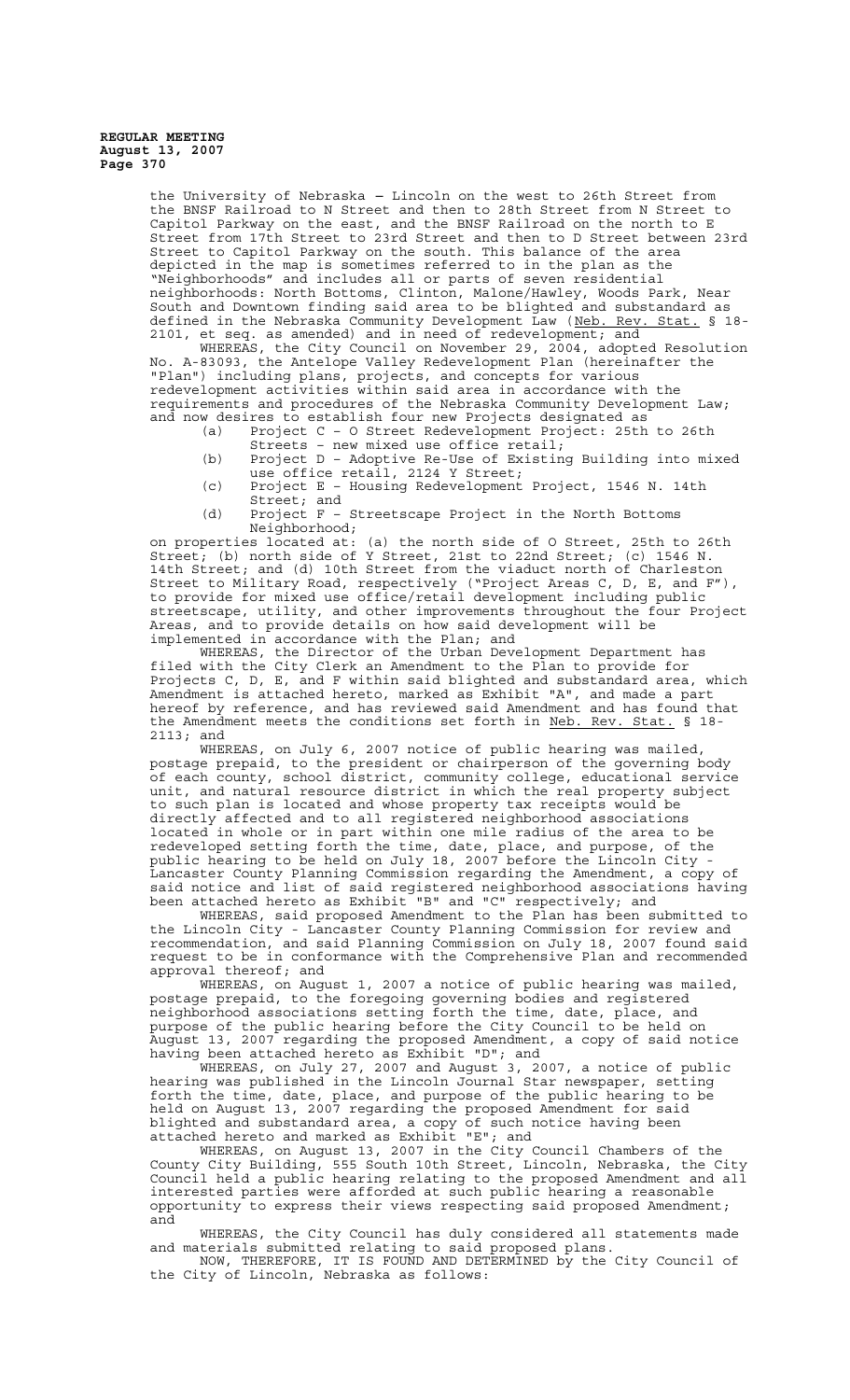1. That the Amendment to provide for Projects C, D, E, and F is described in sufficient detail and is designed with the general purpose of accomplishing a coordinated, adjusted, and harmonious development of the City which will promote general health, safety, and welfare, sound design and arrangement, the wise and efficient expenditure of public funds, and the prevention of the reoccurrence of unsanitary or unsafe dwelling accommodations or conditions of blight.

2. That Projects C, D, E, and F, are feasible and in conformity with the general plan for the development of the City of Lincoln as a whole and said Amendment is in conformity with the legislative declarations, and the determinations set forth in the Community Development Law.

3. That the acquisitions by the City of real property as set forth in the Amendment are necessary for implementation of Projects C, D, E, and F and are consistent with the Plan and the public purposes under the provisions of the Community Development Law; specifically including the following real property in the City of Lincoln, Lancaster County Nebraska:

2530 O Street - Kinneys O Street Addition, Block 22 Lots 13 - 14; 2536 O Street - Kinneys O Street Addition, Block 22 Lot 15 and W 15' Lot 16;

2544 O Street - Kinneys O Street Addition, Block 22, Lot 16, East 10', and Lots 17 and 18;

2124 Y Street - Lots 13, 14, 15, and 16, D.D. Muir's Subdivision of Lot 14 J.G. Millers Addition;

1102 N. 21st Street - Lots 10, 11, and 12, Yates & Thompson's Subdivision of Lot 13 J.G. Millers Addition;

1546 N. 14th Street - Ryans Thos Subdivision of Lot 10, SW 13-10- 6, Block 1, Lots 17 - 20;

4. That Projects C, D, E, and F in the Amendment would not be economically feasible without the use of tax-increment financing. 5. That said Projects C, D, E, and F would not occur in the

Redevelopment Area without the use of tax-increment financing. BE IT RESOLVED by the City Council of the City of Lincoln, Nebraska:

That, pursuant to the provisions of the Nebraska Community Development Law and in light of the foregoing findings and determinations, the Amendment attached hereto as Exhibit "A" is hereby accepted and approved by the City Council as the governing body for the City of Lincoln.

BE IT FURTHER RESOLVED that the Urban Development Director or the Director's authorized representative is hereby authorized and directed to take all steps necessary to implement the provisions of said Amendments.

BE IT STILL FURTHER RESOLVED that the Urban Development Director, or the Director's authorized representative, is hereby authorized and directed to contact the owners and tenants of those properties listed herein for the purpose of negotiation of contracts or options for the acquisition of all interests in said real estate in accordance with the land acquisition procedures of the City of Lincoln; and to take all steps necessary for the acquisition of said property by purchase, if possible.

BE IT STILL FURTHER RESOLVED that the Finance Director is hereby authorized and directed to cause to be drafted and submitted to the City Council any appropriate ordinances and documents for the authorization to provide necessary funds, including Community Improvement Financing in accordance with the provisions of the Community Development Law, to finance the related necessary and appropriate public acquisitions, improvements, and activities set forth in said Amendment and Redevelopment Plan.

BE IT STILL FURTHER RESOLVED that it is intended that this resolution and the modifications adopted herein are supplemental to the findings, approvals, and authorizations as set forth in Resolution No. A-82222, Resolution No. A-83093, and Resolution No. A-83223. Introduced by Jon Spatz

Seconded by Svoboda & carried by the following vote: AYES: Camp, Cook, Emery, Eschliman, Marvin, Spatz, Svoboda; NAYS: None.

COMP. PLAN CONFORMITY NO. 07015 - APPROVING AMENDMENTS TO THE LINCOLN CENTER REDEVELOPMENT PLAN FOR THE ESTABLISHMENT OF THE SAWMILL REDEVELOPMENT PROJECT AREA, PHASE ONE OF THE NORTH HAYMARKET ARTS AND HUMANITIES CENTER BLOCK, WHICH PROVIDES FOR THE REDEVELOPMENT OF AN EXISTING BUILDING INTO A MODERN, MIXED-USE, OFFICE/RETAIL BUILDING ON PROPERTY GENERALLY LOCATED IN THE NORTHWEST QUADRANT OF BLOCK 21 LOCATED BETWEEN 8TH AND 9TH STREETS AND R AND S STREETS - CLERK read the following resolution, introduced by John Spatz, who moved its adoption: A-84478 WHEREAS, the City Council on October 22, 1984, adopted Resolution

No. A-69713 finding an area generally bounded by "R" Street, 17th Street, "S" Street, and 7th Street to be blighted, and on October 19,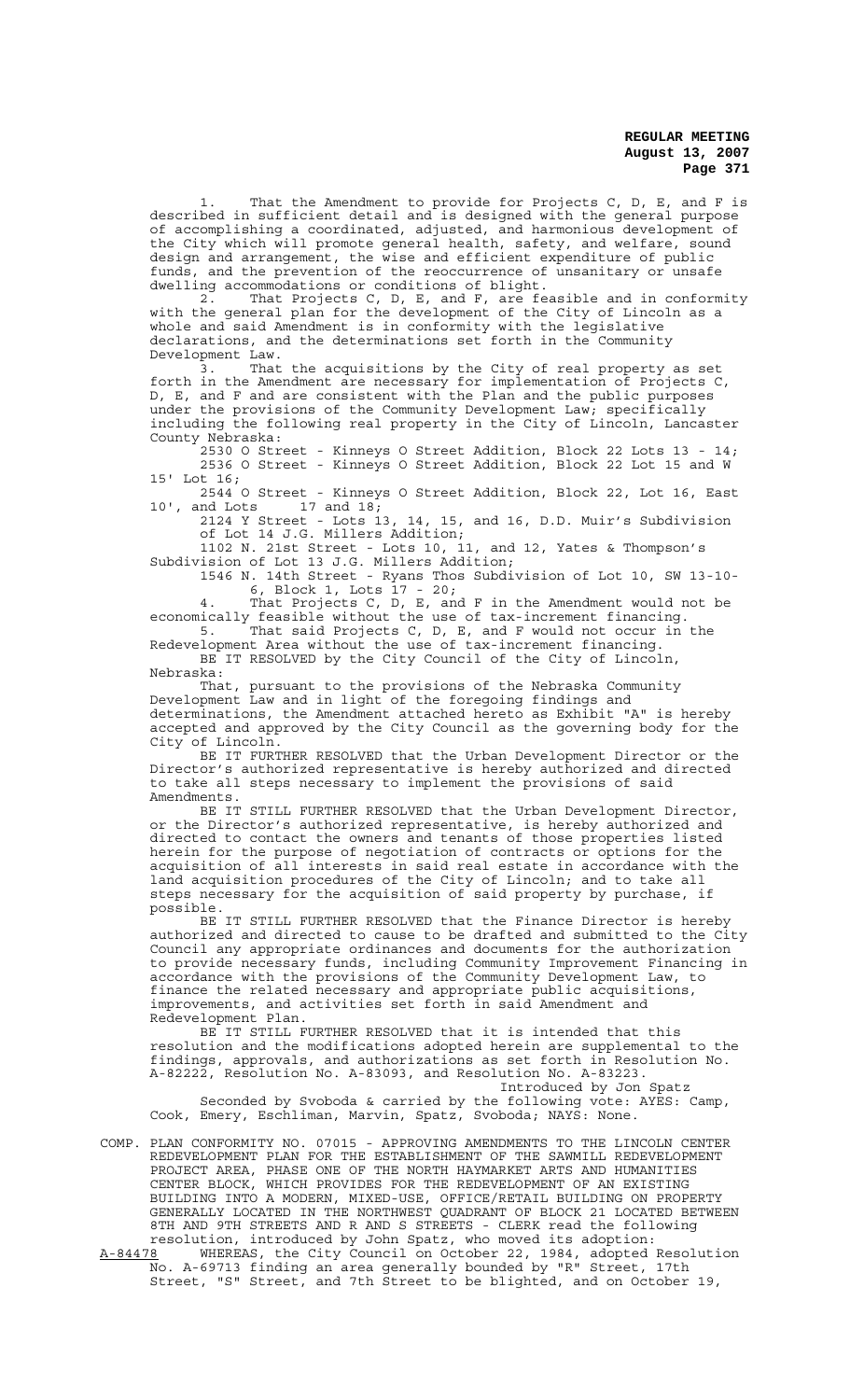> 1987, adopted Resolution No. A-71701 finding said area to be blighted and substandard as defined in the Nebraska Community Development Law (Neb.Rev. Stat. § 18-2101, et seq. as amended) and in need of redevelopment; and

WHEREAS, The City Council has previously adopted the Lincoln Center Redevelopment Plan (hereinafter the "Plan) including plans for various redevelopment projects within said area in accordance with the requirements and procedures of the Nebraska Community Development Law; and now desires to modify said plan by establishing the "Sawmill Redevelopment Project", as Phase One Sub Project of the North Haymarket Arts and Humanities Center Project, on property described as Lincoln Original Block 21, W ½ Lot 3 and all of Lots 4, 5, and 6, including all of the east-west alley in Block 21, the portion of S Street abutting on the north, the portion of the east half of 8th Street abutting on the west and other additional right-of-way ("Sawmill Redevelopment Project Area"), to strengthen and extend the Haymarket district by removal of blighted and substandard conditions, create new opportunities for housing, employment, and recreation, and to encourage further reinvestment in the Historic Haymarket District; and

WHEREAS, the Director of the Urban Development Department has filed with the City Clerk modifications to the redevelopment plan for said blighted and substandard area, which plan as modified is contained in the document entitled "Sawmill Redevelopment Project" which is attached hereto, marked as Attachment "A", and made a part hereof by reference, and has reviewed said plan and has found that it meets the conditions set forth in Neb. Rev. Stat. § 18-2113 (2006 Cum. Supp.); and

WHEREAS, on July 6, 2007, a notice of public hearing was mailed postage prepaid to all registered neighborhood associations located in whole or in part within one mile radius of the area to be redeveloped setting forth the time, date, place and purpose of the public hearing to be held on July 18, 2007 before the Lincoln City - Lancaster County Planning Commission regarding the proposed Amendment to the Lincoln Center Redevelopment Plan, a copy of said notice and list of said registered neighborhood associations having been attached hereto as Attachment "B" and "C" respectively; and

WHEREAS, on August 1, 2007 a notice of public hearing was mailed postage prepaid to the foregoing registered neighborhood associations setting forth the time, date, place, and purpose of the public hearing before the City Council to be held on August 13, 2007, regarding the proposed Amendments tot he Lincoln Center Redevelopment Plan, a copy of said notice having been attached hereto as Attachment "D"; and

WHEREAS, on July 27, 2007 and August 3, 2007 a Notice of Public Hearing was published in the <u>Lincoln Journal Star</u> newspaper, setting the time, date, place and purpose of the public hearing to be held on August 13, 2007 regarding the proposed Amendments to the Lincoln Center Redevelopment Plan for said blighted and substandard area, a copy of such notice having been attached hereto and marked as Attachment "E"; and

WHEREAS, said proposed Amendment to the Lincoln Center Redevelopment Plan for the Sawmill Redevelopment Project has been submitted to the Lincoln-Lancaster County Planning Commission for review and recommendations, and said Planning Commission on July 18, 2007 found the Plan Amendment to be in conformance with the Comprehensive Plan and recommended approval thereof; and

WHEREAS, on August 13, 2007 in the City Council chambers of the County-City Building, 555 South 10th Street, Lincoln, Nebraska, the City Council held a public hearing relating to the proposed modifications to the redevelopment plan and all interested parties were afforded at such public hearing a reasonable opportunity to express their views

respecting said proposed modifications to the redevelopment plan; and WHEREAS, the City Council has duly considered all statements made and materials submitted relating to said proposed modifications to the redevelopment plan.

NOW, THEREFORE, IT IS FOUND AND DETERMINED by the City Council of the City of Lincoln, Nebraska as follows:

1. That the Lincoln Center Redevelopment Plan as modified by changing said plan to incorporate the Sawmill Redevelopment Project is described in sufficient detail and is designed with the general purpose of accomplishing a coordinated, adjusted and harmonious development of the City and its environs which will promote the general health, safety and welfare, sound design and arrangement, the wise and efficient expenditure of public funds, and the prevention of the recurrence of unsanitary or unsafe dwelling accommodations or conditions of blight.

2. That the Redevelopment Plan is feasible and in conformity with the general plan for the development of the City of Lincoln as a whole and said plan is in conformity with the legislative declarations and determinations set forth in the Community Development Law; and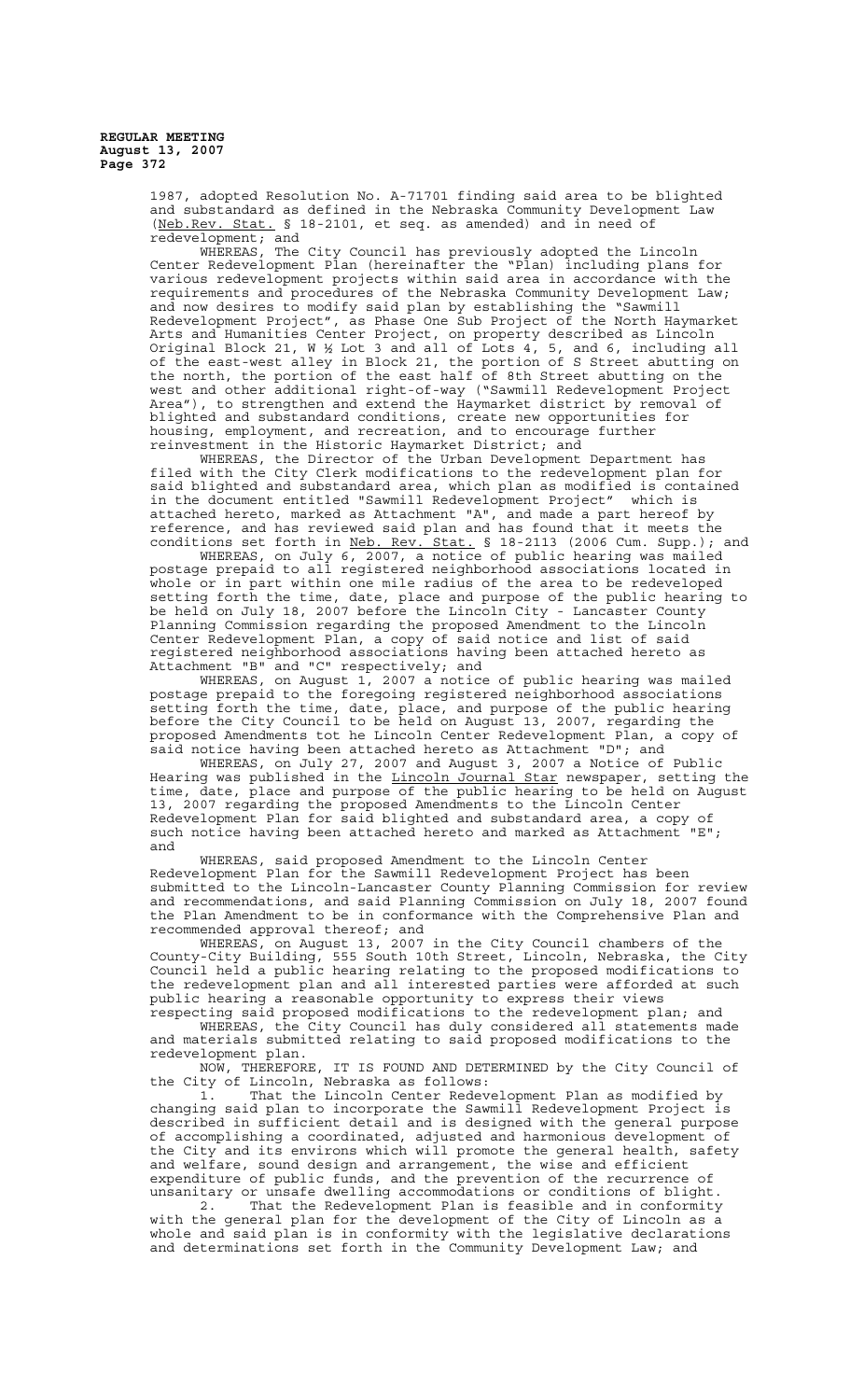3. Such substandard and blighted conditions in the Redevelopment Project Area are beyond remedy and control solely by regulatory process and the exercise of police power and cannot be dealt with effectively by the ordinary operations or private enterprise without the aids provided by the Community Development law, specifically including Tax Increment Financing.<br>4. That elimination of sa

That elimination of said substandard and blighted conditions under the authority of the Community Development Law is found to be a public purpose and in the public interest; and<br>5. That the Sawmill Redevelopment Pro-

That the Sawmill Redevelopment Project would not be economically feasible without the use of tax-increment financing.

6. That the Sawmill Redevelopment Project would not occur in the Sawmill Redevelopment Project Area without the use of tax-increment financing.

NOW, THEREFORE, BE IT RESOLVED by the City Council of the City of

Lincoln, Nebraska:<br>1. That p That pursuant to the provisions of the Nebraska Community Development Law and in light of the foregoing findings and determinations, the "Proposed Amendments to the Lincoln Center Redevelopment Plan attached hereto as Attachment "A", establishing the Sawmill Redevelopment Project is hereby accepted and approved by the City Council as the governing body for the City of Lincoln.

2. That the Urban Development Director, or his authorized representative, is hereby authorized and directed to take all steps necessary to implement the provisions of said redevelopment plan as they relate to the above-described modifications.

3. That the Redevelopment Project Area for the Sawmill Redevelopment Project as described and depicted in the Plan Amendments is the Redevelopment Project Area comprising the property to be included in the area subject to the increment provision authorized in the Nebraska Community Development Law.

4. That the Finance Director is hereby authorized and directed to cause to be drafted and submitted to the City Council any appropriate ordinances and documents for the authorization to provide necessary funds including Community Improvement Financing in accordance with the Community Development Law to finance related necessary and appropriate public acquisitions, improvements and activities set forth in said Amendment and Redevelopment Plan.<br>5. That it is intended t

That it is intended that this resolution and the modifications adopted herein are supplemental hereto the findings, approvals, and authorizations set forth in Resolution No. A-68489, Resolution No. A-70273, Resolution No. A-71073, Resolution No. A-71490, Resolution No. A-71701, Resolution No. A-72046, Resolution No. A-72329, Resolution No. A-72774, Resolution No. A-73000, Resolution No. A-73698, Resolution A-74165, Resolution No. A-74186, Resolution A-74291, Resolution No. A-74583, Resolution No. A-74603, Resolution No. A-74583, Resolution No. A-75257, Resolution A-75784, Resolution A-75974, Resolution No. A-75784, Resolution A-76438, Resolution No. A-77828, Resolution No. A-78138, Resolution No. A-78688, Resolution No. A-80587, Resolution No. A-81681, Resolution No. A-83005, Resolution No. A-83839 and Resolution No. A-84238.

Introduced by John Spatz Seconded by Svoboda & carried by the following vote: AYES: Camp, Cook, Emery, Eschliman, Marvin, Spatz, Svoboda; NAYS: None.

#### **PETITIONS & COMMUNICATIONS**

SETTING THE HEARING DATE OF MONDAY, AUGUST 27, 2007 AT 5:30 P.M. FOR THE APPLICATION OF LINCOLN HOLDINGS LTD DBA MARZ BAR FOR A CLASS C LIQUOR LICENSE LOCATED AT 1140 O STREET - CLERK read the following resolution, introduced by Ken Svoboda, who moved its adoption:

A-84479 BE IT RESOLVED by the City Council, of the City of Lincoln, that a hearing date is hereby set for Mon., August 27, 2007 at 5:30 p.m. or as soon thereafter as possible in the City Council Chambers, County-City Building, 555 S. 10<sup>th</sup> St., Lincoln, NE, for Application of Lincoln Holdings LTD dba Marz Bar for a Class C liquor license located at 1140 O Street.

If the Police Dept. is unable to complete the investigation by said time, a new hearing date will be set.

Introduced by Ken Svoboda Seconded by Camp & carried by the following vote: AYES: Camp, Cook, Emery, Eschliman, Marvin, Spatz, Svoboda; NAYS: None.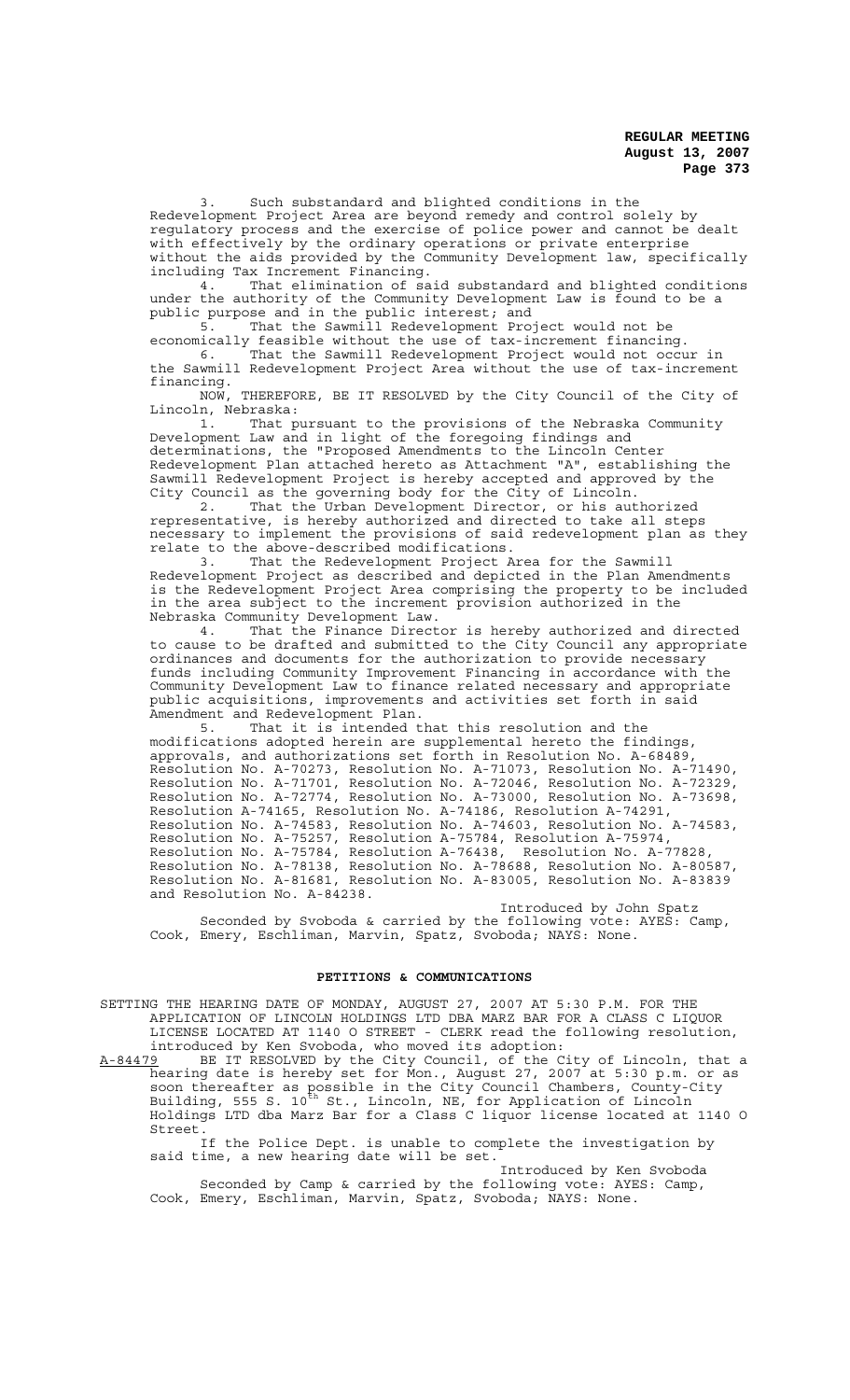SETTING THE HEARING DATE OF MONDAY, AUGUST 27, 2007 AT 5:30 P.M. FOR APPLICATION OF GSCS, INC. DBA PIT CREW FOR A CLASS C LIQUOR LICENSE LOCATED AT 3223 CORNHUSKER HIGHWAY - CLERK read the following resolution, introduced by Ken Svoboda, who moved its adoption:

A-84480 BE IT RESOLVED by the City Council, of the City of Lincoln, that a hearing date is hereby set for Mon., August 27, 2007 at 5:30 p.m. or as soon thereafter as possible in the City Council Chambers, County-City Building, 555 S. 10<sup>th</sup> St., Lincoln, NE, for Application of GSCS, Inc. dba Pit Crew for a Class C liquor license located at 3223 Cornhusker Highway.

If the Police Dept. is unable to complete the investigation by said time, a new hearing date will be set.

Introduced by Ken Svoboda Seconded by Camp & carried by the following vote: AYES: Camp, Cook, Emery, Eschliman, Marvin, Spatz, Svoboda; NAYS: None.

SETTING THE HEARING DATE OF MONDAY, AUGUST 27, 2007 AT 5:30 P.M. FOR APPLICATION OF DEVA, INC. DBA GRISANTI'S FOR A CLASS I LIQUOR LICENSE LOCATED AT 6820 O STREET - CLERK read the following resolution, introduced by Ken Svoboda, who moved its adoption:

A-84481 BE IT RESOLVED by the City Council, of the City of Lincoln, that a hearing date is hereby set for Mon., August 27, 2007 at 5:30 p.m. or as soon thereafter as possible in the City Council Chambers, County-City Building, 555 S. 10<sup>th</sup> St., Lincoln, NE, for Application of Deva, Inc. dba Grisanti's for a Class I liquor license located at 6820 O Street. If the Police Dept. is unable to complete the investigation by said time, a new hearing date will be set.

Introduced by Ken Svoboda Seconded by Camp & carried by the following vote: AYES: Camp, Cook, Emery, Eschliman, Marvin, Spatz, Svoboda; NAYS: None.

#### **MISCELLANEOUS BUSINESS - NONE**

#### **REPORTS OF CITY OFFICERS**

- CLERK'S LETTER & MAYOR'S APPROVAL OF RESOLUTIONS AND ORDINANCES PASSED BY THE CITY COUNCIL ON JULY 30, 2007 - CLERK presented said report which was placed on file in the Office of the City Clerk. **(27-1)**
- CLERK'S LETTER AND MAYOR'S APPROVAL OF RESOLUTIONS AND ORDINANCES PASSED BY COUNCIL ON AUGUST 6, 2007 - CLERK presented said report which was placed on file in the Office of the City Clerk. **(27-1)**

APPROVING THE DISTRIBUTION OF FUNDS REPRESENTING INTEREST EARNINGS ON SHORT-ERM INVESTMENTS OF IDLE FUNDS DURING THE MONTH ENDED JUNE 30, 2007 - CLERK read the following resolution, introduced by Ken Svoboda, who moved its adoption:

A-84482 BE IT RESOLVED by the City Council of the City of Lincoln, Nebraska:

That during the month ended June 30, 2007, \$610,641.82 was earned from the investments of "IDLE FUNDS". The same is hereby distributed to the various funds on a pro-rata basis using the balance of each fund and allocating a portion of the interest on the ratio that such balance bears to the total of all fund balances.

Introduced by Ken Svoboda Seconded by Camp & carried by the following vote: AYES: Camp, Cook, Emery, Eschliman, Marvin, Spatz, Svoboda; NAYS: None.

LINCOLN WATER & WASTEWATER SYSTEM RECAPITULATION OF DAILY CASH RECEIPTS FOR JULY 2007 - CLERK presented said report which was placed on file in the Office of the City Clerk. **(8-71)**

# **ORDINANCE - 1ST READING & RELATED RESOLUTIONS (AS REQUIRED)**

CHANGE OF ZONE 07038 – APPLICATION OF RON BILOFF ON BEHALF OF HARRIETT BILOFF FOR A CHANGE OF ZONE FROM R-4 RESIDENTIAL DISTRICT TO O-2 SUBURBAN OFFICE DISTRICT ON PROPERTY GENERALLY LOCATED SOUTHEAST OF THE INTERSECTION OF S. 47TH STREET AND LOWELL AVE. - CLERK read an ordinance, introduced by Ken Svoboda, amending the Lincoln Zoning Maps attached to and made a part of Title 27 of the Lincoln Municipal Code, as provided by Section 27.05.020 of the Lincoln Municipal Code, by changing the boundaries of the districts established and shown thereon, the first time.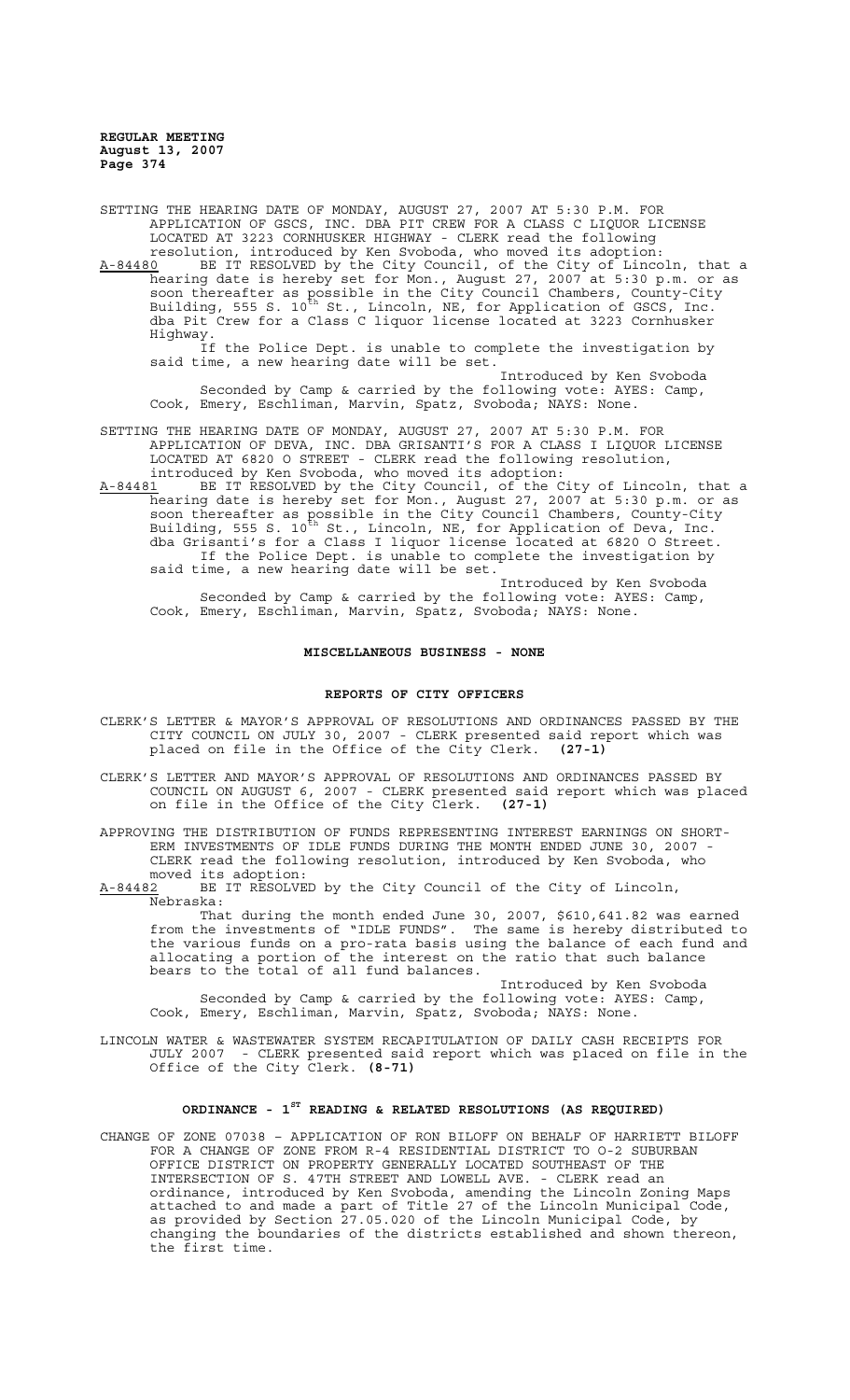- CHANGE OF ZONE 07040HP APPLICATION OF HAVELOCK BUSINESS ASSOCIATION FOR A LANDMARK DISTRICT DESIGNATION FOR THE HAVELOCK AVENUE LANDMARK DISTRICT ON PROPERTIES FROM 6024 HAVELOCK AVENUE TO 6262 HAVELOCK AVENUE AND FROM 6033 HAVELOCK AVENUE TO 6245 HAVELOCK AVENUE - CLERK read an ordinance, introduced by Ken Svoboda, amending the City of Lincoln Zoning District Maps attached to and made a part of Title 27 of the Lincoln Municipal Code by designating a certain area as the Havelock Avenue Landmark District, the first time.
- AMENDING TITLE 8 OF THE LINCOLN MUNICIPAL CODE RELATING TO HEALTH AND SANITATION BY AMENDING SECTION 8.06.145 TO INCREASE THE FEE FOR OPEN BURNING PERMITS; AMENDING SECTION 8.08.060 TO INCREASE PERMIT FEES FOR BODY ART ESTABLISHMENTS; AMENDING SECTION 8.08.090 TO INCREASE THE LATE FEE FOR BODY ART ESTABLISHMENT PERMITS; AMENDING SECTION 8.08.150 TO INCREASE THE INITIAL PERMIT FEE FOR A BODY ART PRACTITIONER; AMENDING SECTION 8.08.350 TO INCREASE THE FEE FOR REINSTATEMENT OF A SUSPENDED PERMIT FOR BODY ART ESTABLISHMENTS OR PRACTITIONERS; AMENDING SECTION 8.12.035 TO INCREASE THE INITIAL AND RENEWAL PERMIT FEES FOR SMALL FAMILY CHILD CARE HOMES; AMENDING SECTION 8.14.037 TO INCREASE THE FEES RELATED TO CHILD CARE PROGRAMS; AMENDING SECTION 8.20.150 TO INCREASE FOOD ESTABLISHMENT PERMIT FEES; AMENDING SECTION 8.20.160 TO INCREASE LATE FEES FOR FOOD ESTABLISHMENT PERMITS; AMENDING SECTION 8.20.170 TO INCREASE THE FEE FOR REINSTATING A SUSPENDED FOOD ESTABLISHMENT PERMIT; AMENDING SECTION 8.24.150 TO INCREASE THE PERMIT FEE FOR VARIANCES TO THE NOISE CONTROL ORDINANCE; AMENDING SECTION 8.38.090 TO INCREASE THE PERMIT FEE FOR CLASS A OR CLASS B SWIMMING POOLS; AMENDING SECTION 8.40.070 TO INCREASE THE PERMIT FEE FOR SPACE FACILITIES; AND AMENDING SECTION 8.44.070 TO INCREASE THE PERMIT FEES RELATING TO WATER WELLS - CLERK read an ordinance, introduced by Ken Svoboda, amending Title 8 of the Lincoln Municipal Code relating to Health and Sanitation by amending Sections 8.06.145, 8.08.060, 8.08.090, 8.08.150, 8.08.350, 8.12.035, 8.14.037, 8.20.150, 8.20.160, 8.20.170, 8.24.150, 8.38.090, 8.040.070, 8.44.070, and repealing Sections 8.06.145, 8.08.060, 8.08.090, 8.08.150, 8.08.350, 8.12.035, 8.14.037, 8.20.150, 8.20.160, 8.20.170, 8.24.150, 8.38.090, 8.040.070, 8.44.070, the first time.
- AMENDING CHAPTER 5.41 OF THE LINCOLN MUNICIPAL CODE RELATING TO SALVAGING, RECYCLING AND COMPOSTING OPERATIONS BY AMENDING SECTION 5.41.050 TO INCREASE PERMIT FEES; AMENDING SECTION 5.41.060 TO INCREASE THE OCCUPATION TAX FOR SALVAGE OPERATIONS AND COMMERCIAL COMPOSING OPERATIONS; AND AMENDING SECTION 5.41.070 TO INCREASE THE OCCUPATION TAX LATE FEE - CLERK read an ordinance, introduced by Ken Svoboda, amending Chapter 5.41 of the Lincoln Municipal Code relating to Salvaging, Recycling, and Composting Operations by amending Section 5.41.050 to increase permit fees; amending Section 5.41.060 to increase the occupations tax for salvage operations and commercial composing operations; amending Section 5.41.070 to increase the occupation tax late fee; and repealing Sections 5.41.050, 5.41.060, and 5.41.070 of the Lincoln Municipal Code as hitherto existing, the first time.
- AMENDING TITLE 24 OF THE LINCOLN MUNICIPAL CODE, PLUMBING AND SEWERS, BY AMENDING SECTION 24.38.070 TO INCREASE PERMIT FEES RELATING TO ON-SITE WASTEWATER TREATMENT SYSTEMS; AND AMENDING SECTION 24.42.110 TO INCREASE THE FEE FOR EVALUATION AND REVIEW OF PROPERTY TRANSFER INSPECTOR REPORTS AND ANY NECESSARY SITE VISITS BY THE HEALTH DIRECTOR - CLERK read an ordinance, introduced by Ken Svoboda, amending Title 24 of the Lincoln Municipal Code, Plumbing and Sewers, by amending Section 24.38.070 to increase permit fees relating to on-site wastewater treatment systems; amending Section 24.42.110 to increase the fee for evaluation and review of Property Transfer Inspector reports and any necessary site visits by the Health Director; and repealing Sections 24.38.070 and 24.42.110 of the Lincoln Municipal Code as hitherto existing, the first time.

**ORDINANCES - 3RD READING & RELATED RESOLUTIONS (as required) - NONE**

**REGISTERED TO SPEAK SESSION - NONE**

**OPEN MICROPHONE SESSION - NONE**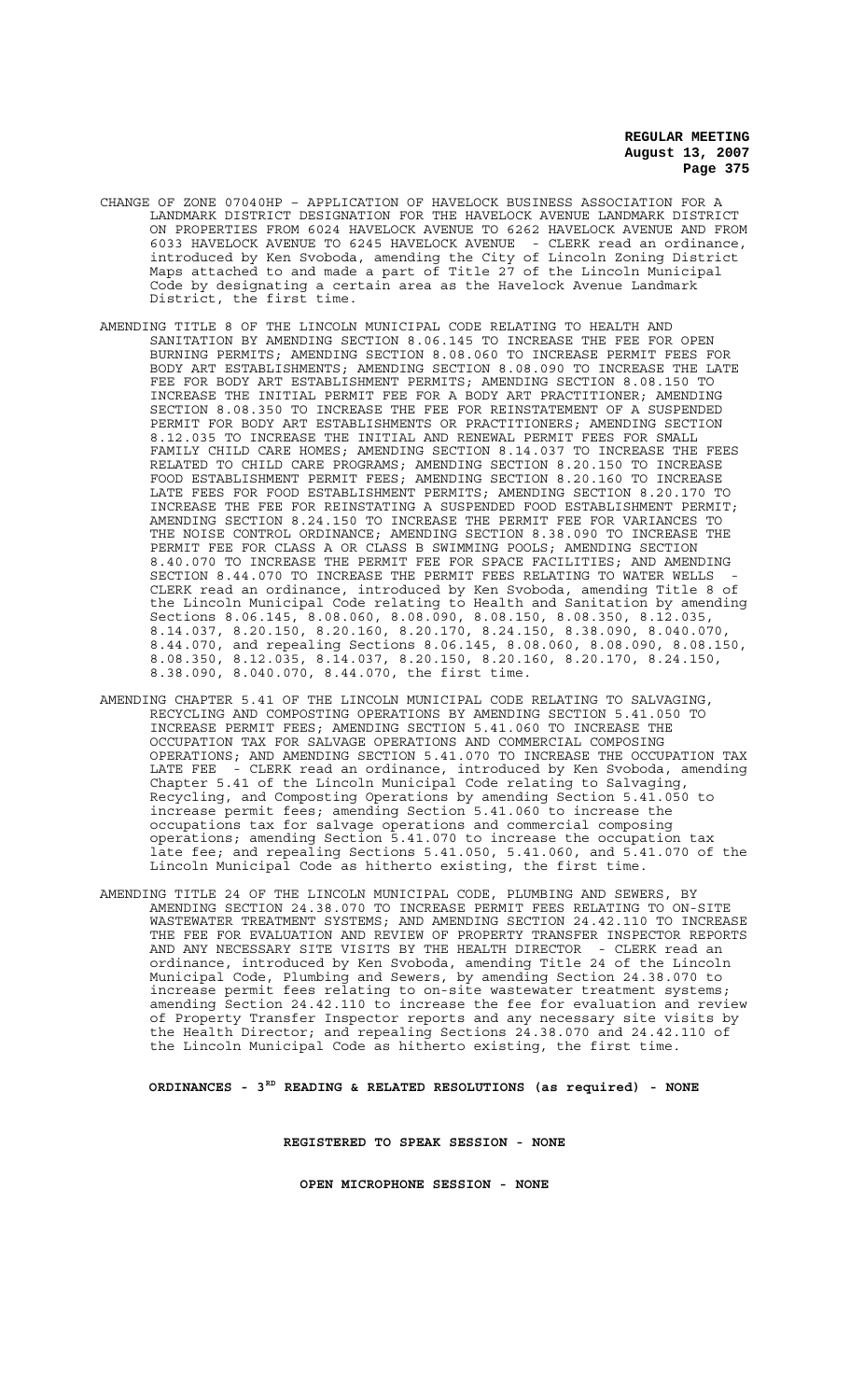#### **MISCELLANEOUS BUSINESS**

**PENDING -**

CAMP Moved to extend the Pending List to August 20, 2007. Seconded by Svoboda & carried by the following vote: AYES: Camp, Cook, Emery, Eschliman, Marvin, Spatz, Svoboda; NAYS: None.

#### **UPCOMING RESOLUTIONS -**

CAMP Moved to approve the resolutions to have Public Hearing on August 20, 2007. Seconded by Svoboda & carried by the following vote: AYES: Camp, Cook, Emery, Eschliman, Marvin, Spatz, Svoboda; NAYS: None.

#### **ADJOURNMENT 3:21 P.M.**

CAMP Moved to adjourn the City Council meeting of August 13, 2007. Seconded by Svoboda & carried by the following vote: AYES: Camp, Cook, Emery, Eschliman, Marvin, Spatz, Svoboda; NAYS: None. So ordered.

Joan E. Ross, City Clerk

Judy Roscoe, Senior Office Assistant